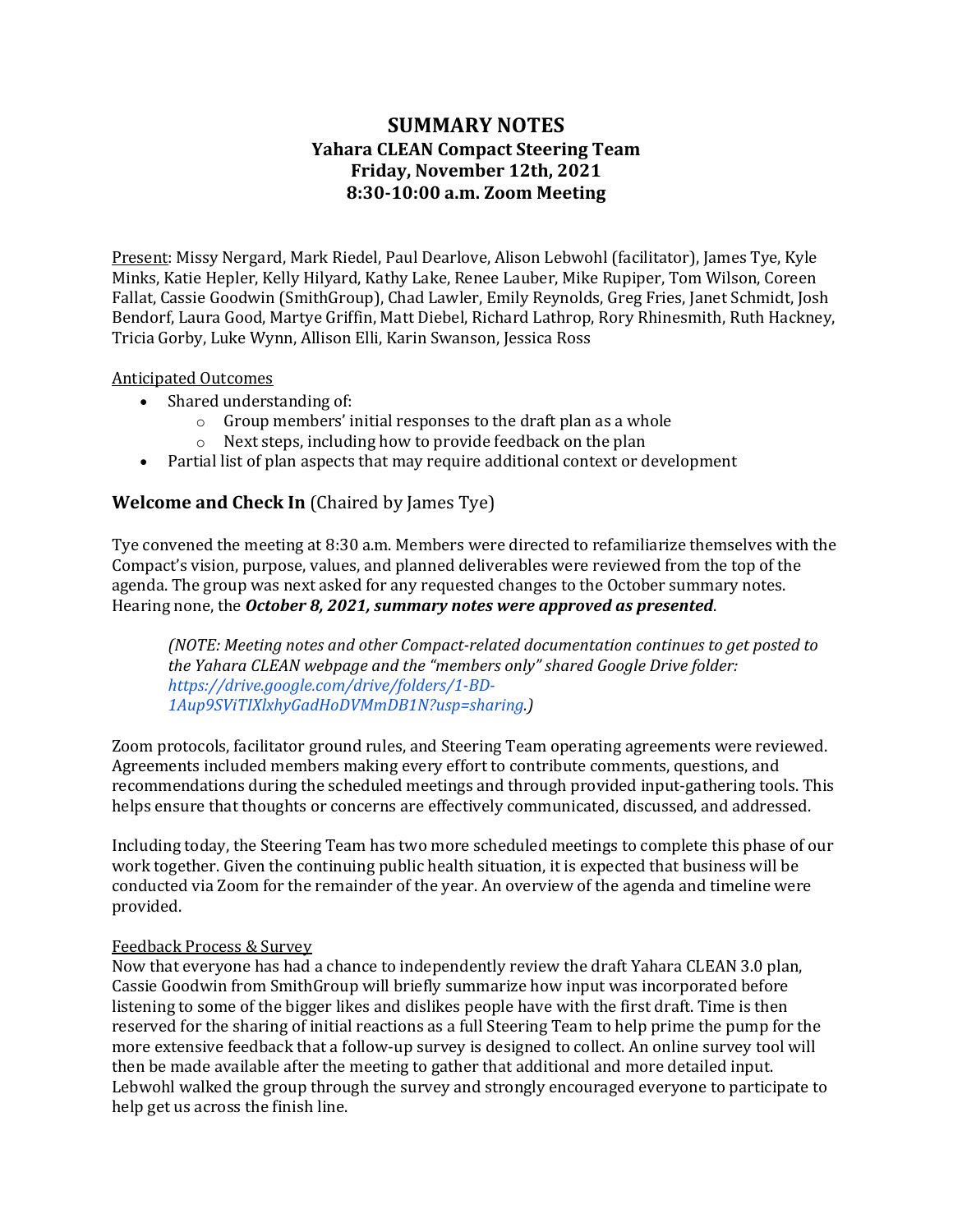## Timeline

November  $12<sup>th</sup>$  – November  $24<sup>th</sup>$  (online feedback survey)

• Continue reviewing the draft plan and bringing the work of this group back to your organizations. By 12:00 p.m. on Wednesday, November  $24th$ , use the provided survey link to offer any additional feedback to the draft plan. The link will go live following this meeting.

December 1<sup>st</sup> (Leadership Team editing workshop with SmithGroup)

Interested members of the Executive Committee will meet with the SmithGroup team to discuss and determine next steps with respect to incorporating recommended edits and content requests. These editing decisions will then get shared back with you at or prior to our December 10<sup>th</sup> Steering Team meeting.

December 10<sup>th</sup> (Steering Team & Executive Committee meetings)

The Steering Team will reconvene to discuss and agree upon any proposed changes or additions needed to finalize the plan. Members will then vote on whether it is believed the plan—with the agreed upon changes and additions—fairly represents the work of this group and should be recommended for approval to the Executive Committee.

January 2022 & Beyond

- It is currently estimated that a revised plan will be produced and shared by January  $7<sup>th</sup>$ . There will then be a final Executive Committee meeting on January  $14<sup>th</sup>$  to ensure all requested edits and content additions were faithfully executed. The Executive Committee will vote to accept the Yahara CLEAN 3.0 plan at this meeting, marking the end of the plandevelopment phase of the Compact.
- Currently, we aim to meet again in February as a full Steering Team to take a final vote and celebrate all our work.
- It is hoped that a working committee of interested Compact members would be willing to continue meeting on a regular basis to advise and coordinate on the public rollout, implementation of action recommendations, and progress tracking/messaging.
- The work of the Compact and its high-level findings and recommendations will be publicly announced at a May  $18<sup>th</sup>$  Community Breakfast hosted by Clean Lakes Alliance at the Monona Terrace Convention Center.

Tye thanked Compact members for all their dedication, participation, and hard work over the last couple years on behalf of cleaner, healthier lakes. As the effort begins to shift to a new phase under a reformulated cleanup plan, he hoped our strengthened and expanded partnership under the Compact would continue in some form going forward. Meanwhile, he encouraged everyone to take advantage of this moment to steer the completion of the plan so it ends up being something we can all feel good about.

## **Compact Plan**

Steering Team feedback heard at this meeting and gathered through the online survey will be summarized by Clean Lakes Alliance staff to present to both SmithGroup and the Executive Committee. Before hearing from the group, Lebwohl conducted a straw poll to see how members were feeling about the plan as currently drafted.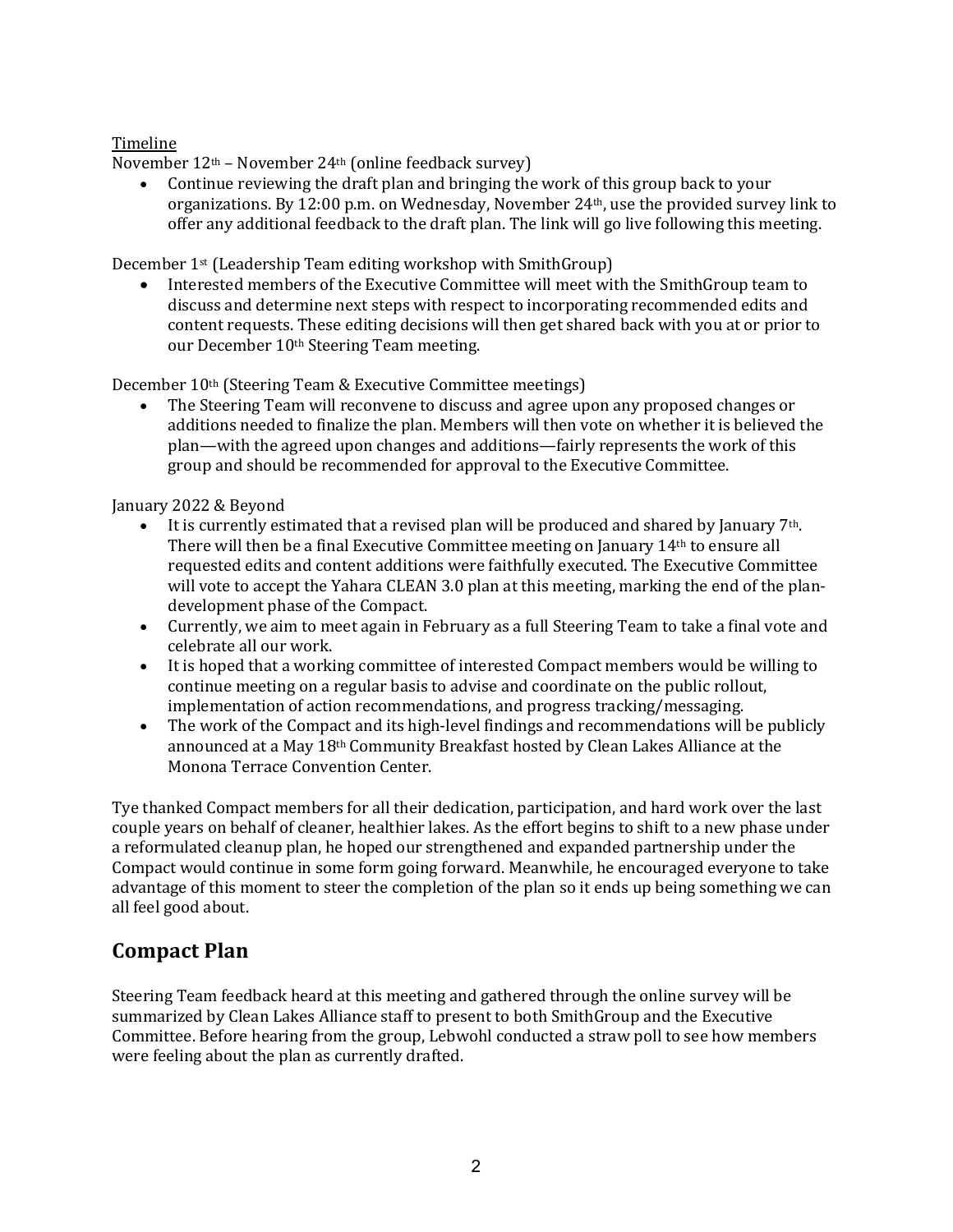#### **Straw Poll:** Taken as a whole, is this draft plan grounded in science; reflecting the purpose, *vision,* values, and work of the group; and offering all of us within the watershed a role to play *in cleaning up the lakes? And would you be prepared to recommend it to the Executive Committee for approval in its current form?*

Result: As expected, the straw poll showed a mix of reactions, and was followed by discussion on both the plan's positive aspects and needed changes.

## **Brief Presentation (SmithGroup)**

Cassie Goodwin, representing SmithGroup, thanked those who contributed to the first draft of the plan, saying it was a team effort with multiple authors and content providers. Contributors included Clean Lakes Alliance (Acknowledgements, A Case for Action, Background), and Matt Diebel and the P-Loading Subgroup (State of the Science). SmithGroup is continuing to work with Urban Assets on the Public Engagement section. The Priority Actions section is the direct result of working with the Steering Team, and it hopefully reflects your comments and guidance to-date.

Goodwin noted that some last-minute calls and adjustments were made in consultation with the Leadership Team after receiving input on the initial scoring. This led to an increased emphasis on certain actions over others based on what was being heard. An effort was also made to strike a balance between ambitious versus more easily achievable action recommendations. The plan is meant to be a flexible stakeholder guide and does not try to solve every question related to how things might get implemented. Goodwin said she now looks forward to hearing Steering Team reactions and comments so any final edits or additions can be made.

## Round Robin Reactions

After a couple minutes of silent reflection and notetaking, each meeting participant was asked to provide a brief response to each of the following two questions:

## *QUESTION* #1: What is one thing you particularly liked about the draft plan and why?

**Minks:** Well organized given the massive scope. Accessible format containing lots of information. **Fallat**: The State of the Science chapter was excellent. The content was accessible and really helped provide context and explain some of the recommendations.

Lawler: Well organized. Nice to see a cost impact included. Good detail.

**Wilson**: Happy to see several alternative actions, including some that are easier to achieve among the top priorities. This reflected the input we provided.

**Lathrop**: The science section prepared by Diebel and the P-Loading Subgroup was very well prepared. Good job analyzing the newer science which is very important to this plan.

Fries: The State of the Science was excellent. Thank you to Diebel for doing most of section writeup himself on behalf of the subgroup.

**Hilyard**: Also appreciated the science section. The action priorities broken down in more depth was great to see later in the document.

**Riedel**: Impressed with the science section. Much has been learned about loadings and trends since CLEAN 2.0, providing the basis going forward for things we should do more of and where adaptations are needed.

**Lauber**: Nice layout and formatting that makes it easy to read. Good use of pictures. **Griffin**: Good overall organization and structure. Offers clear roles for people to play.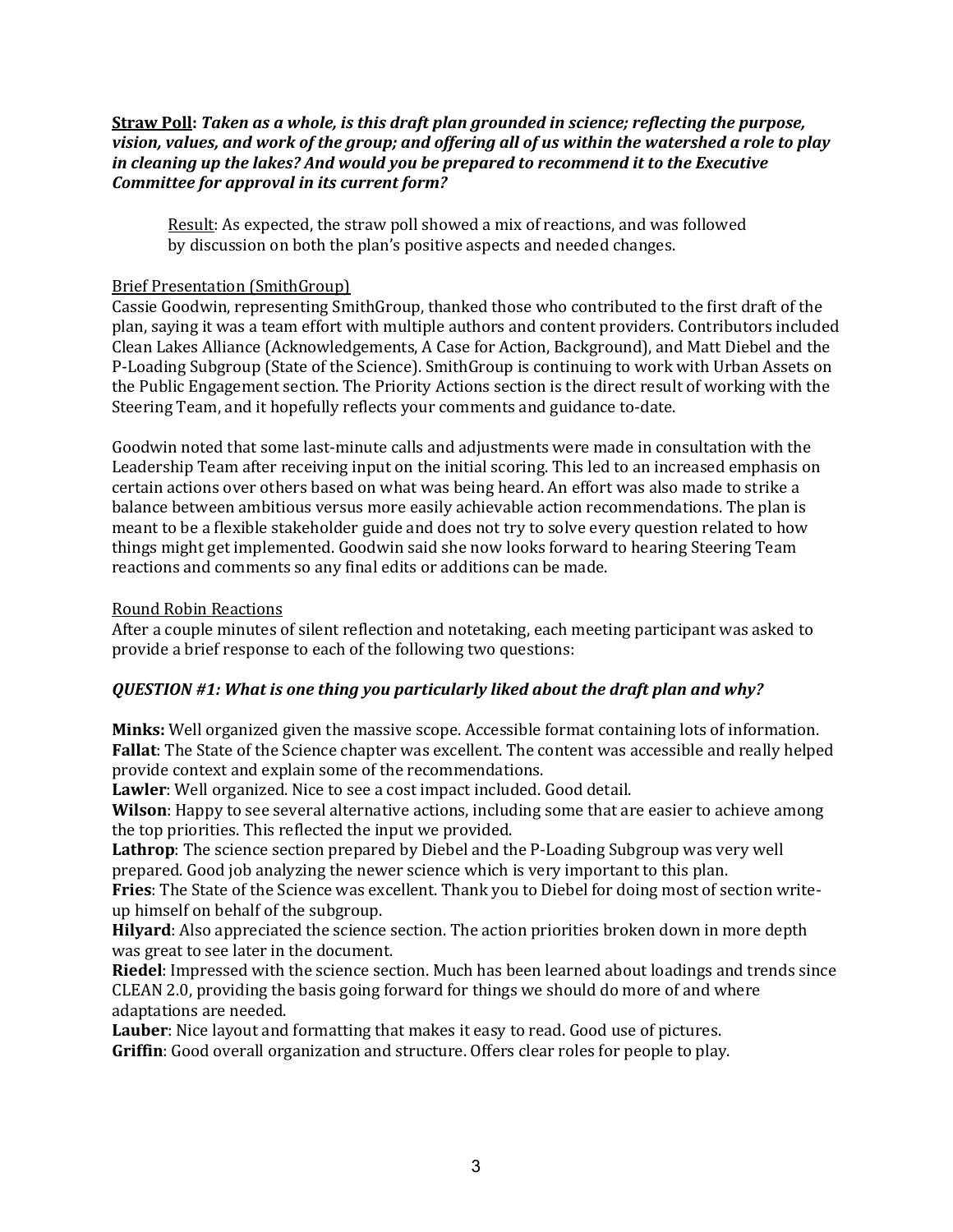**Schmidt**: The science section was excellent. Important for action recommendations to be well grounded in scientific reality. The public engagement was good given all the challenges involved. Appreciated all the work that went into that.

**Diebel**: Well organized given the large amount of information on the Yahara watershed system and the relevant strategies. The document has the potential to be used as a reference for years to come. Good: Appreciated the attempt at inclusiveness of different audiences. Found it useful to look at the information collected from the survey, especially from ag producers.

**Reynolds**: Liked the Executive Summary. Thought is provided a good overview.

**Rupiper**: Liked the format and tone. Document is understandable and concise given size of effort. **Gorby**: Felt the plan was holistic in covering lots of information and different focus areas. Well organized with the important information up front. Good level of depth and background, making it accessible for readers.

**Bendorf**: Well organized with good scientific grounding. Liked the top priority actions that involved working more with producer-led groups and increasing perennial cover on ag land. **Seymour**: Liked the historical background which really demonstrates why we needed to recalibrate. Specific metrics will really be important to emphasize as we bring more groups and people onboard. What gets measured gets done.

**Lake**: Pulls together lots of diverse opinions and speaks well to the complexity of the challenges. **Hackney**: The plan comes across as being very respectful and inclusive of many voices.

**Dearlove**: Organization, formatting, and science section were big pluses. Easy for people to find their roles in the plan. Does not overwhelm the reader with unnecessary information or jargon. **Rhinesmith**: Liked the science and background sections. Will be interested to see how this gets rolled out to the public in an understandable way so it can be implemented. Good information here for people to take ownership of the actions.

**Tye**: Liked the focus on five, distinct stakeholder groups. Avoids setting up a dynamic that would pit urban vs. rural, or one stakeholder group against another. Appreciates Lebwohl's work to ensure that everyone's voices are heard so they can be represented in the plan.

## *QUESTION #2: What is one significant thing you would like to see changed about the plan (added, removed, edited) and why?*

**Hackney: Passed** 

**Lake:** Passed

**Rhinesmith**: How do we make this plan actionable? Need to make sure this doesn't turn into just another reference document.

**Seymour**: Agrees with Rhinesmith. A shorter version of the plan that concisely presents the most important information might be helpful in making it accessible to more people. This calls for a partnership approach which could be further emphasized.

**Bendorf**: The plan could use a timeline for the rollout and when things are supposed to happen, particularly over the next 3-5 years.

**Gorby**: Making this digestible to the public is important. Some of the raw data might be better to include as an appendix or in a separate, referenced document. A couple of the tables can be moved or reworked to make them easier to access and interpret. Will provide those details and suggestions related to the public-engagement sections in the survey.

**Rupiper**: Wants to see more specifics in terms of implementation guidance, such as cost and who is expected to lead, especially with respect to high-priority actions. Many priority actions fall to government, but this is a broad stakeholder category to leave undefined.

**Reynolds**: The plan can be difficult to navigate. As a particular stakeholder, how do I quickly find where to go to get to my specific actions? This could potentially be addressed through refinements to the Table of Contents and Executive Summary.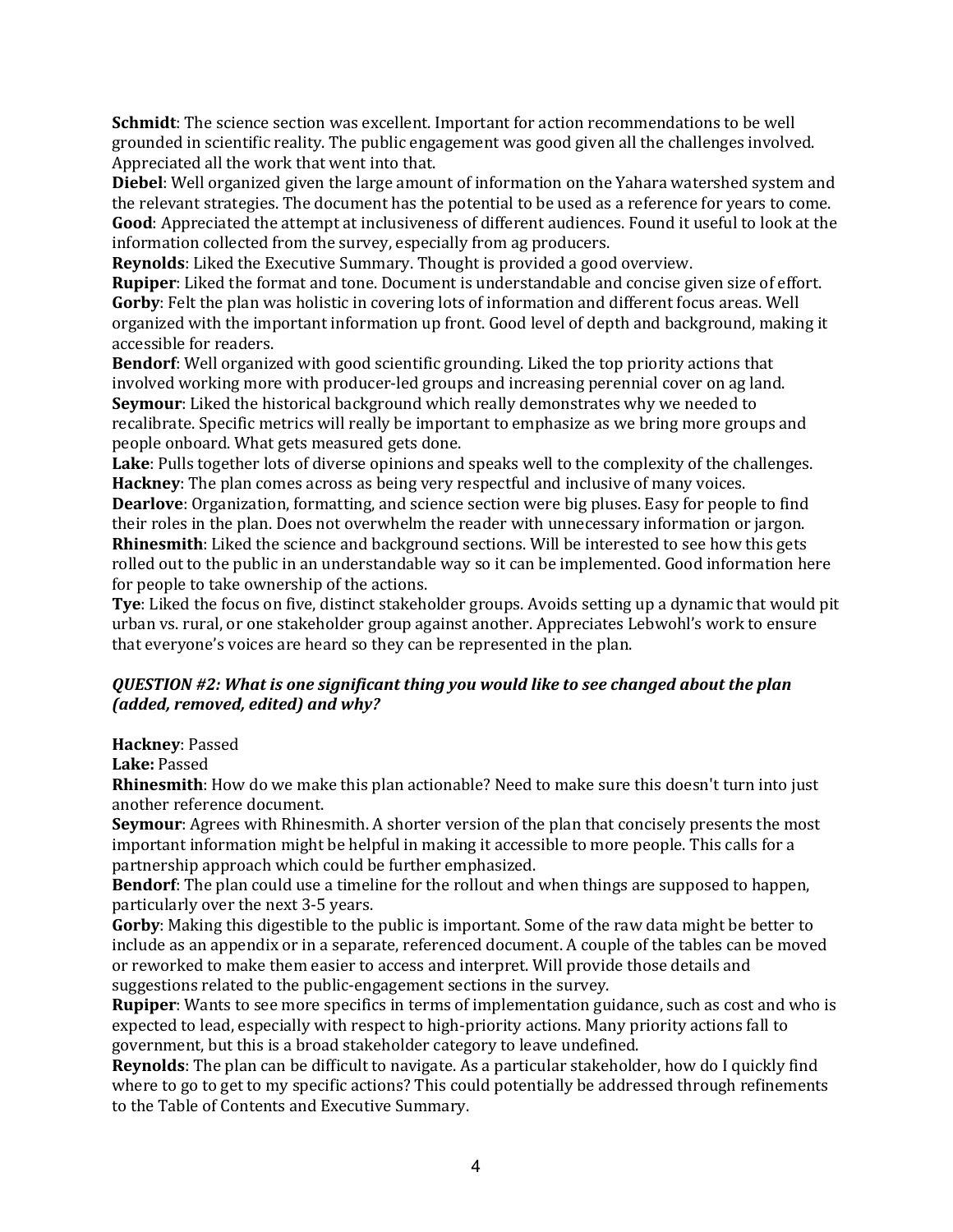Good: It is overly optimistic on the impact of the manure-collection pilot. Seems to imply that if all the manure is collected in the winter it would eliminate the winter runoff and phosphorus-loading problem, which is not true. It also relies too heavily on digesters and their recycling of phosphorus without including the component on tracking what happens to the product of the digester. The product still needs to get exported or replace inputs, but that fact was left out entirely. **Diebel**: The term "plan" implies everything is mapped out. However, not all details are included which is not the fault of anyone. It currently serves more as a reference document than an implementation plan. It would be a huge undertaking to tackle plan development at this scale. Ongoing collaboration among smaller working groups will need to flesh out a full action plan. **Schmidt**: Agrees with Rhinesmith. A lot of stuff is in here, but there is not a clear path forward on how to execute these actions. Needs to go to the people making budgetary decisions. **Griffin**: Great call to action, but it's hard to figure out where to plug in. Needs to be made more accessible to those being asked to do something, and with details that answer "how." **Lauber**: There was a lack of guidance on who specifically should take the lead for the high-priority government actions, and how those action recommendations were supposed to get accomplished. **Riedel**: Progress and past successes need to be celebrated more. Frustrated that current recommendations did not always incorporate earlier Steering Team feedback, especially those related to government (i.e., nutrient trading and setting a Phosphorus Index target). **Hilyard**: Agrees with Griffin. The plan is a lot to absorb, so the process for rolling it out to the public in an understandable and meaningful way is critical. Spending some time thinking about what

comes next is going to be important. More detail around the top actions should be incorporated so those who are being asking to implement them have some direction.

Fries: Agrees with Good's comments on digesters, and Rupiper's and Schmidt's comments about differentiating between different government roles. Government is not a monolith, so leadership roles need to be assigned. In addition, buy-in is needed from the decision makers within the different spheres of government to make sure the actions can be advanced and funded. **Lathrop**: Priority actions under Government are sometimes too general, such as the very top action being to "maintain ongoing meetings." The science section did a good job of setting the stage for focused action targeting the biggest problems. For example, while it is a fact that most of the phosphorus loading is happening between January to March, a coherent strategy for addressing this issue seemed to be missing. Most of the action must occur on agricultural land if we are going to really move the dial, and the money to pay for it will probably have to come from society. Did not like breaking up the actions by stakeholder group. Suggests dividing the actions up by region, like agriculture and urban. Still a lot of good things about the draft document. Just concerned we created a plan that will not do as much as needed to address the larger issues.

**Wilson**: Ag actions (starting on page 62) should be refined to draw more attention to farmersupport aspects. Concerned about relying on having to ask producers to do things. Producers need to work with government and know what those support mechanisms are and how to access them. **Lawler**: Likes the plan overall. Biggest issue is with the Dane County Technical Advisory Committee (TAC) action to address runoff. Changes have already been made in the city of Madison since those recommendations came out. There are also serious impediments to achieving the recommended infiltration standards that are not reflected in the single-dollar-sign cost assessment. Changing a state or local policy and implementing that change is expensive to both the implementing entity and the affected stakeholder or the end consumer. Where is the analysis on where we are now versus what might still be needed (if anything), and what consequences might result?

**Fallat**: Agrees with Gorby's comments. There are some areas where details can be simplified or moved to an appendix. Also, the action recommendations should be capturing the needs that were identified and discussed in other plan sections. That's not always the case. For example, the ag engagement comments about what producers are most concerned about. It should be made clear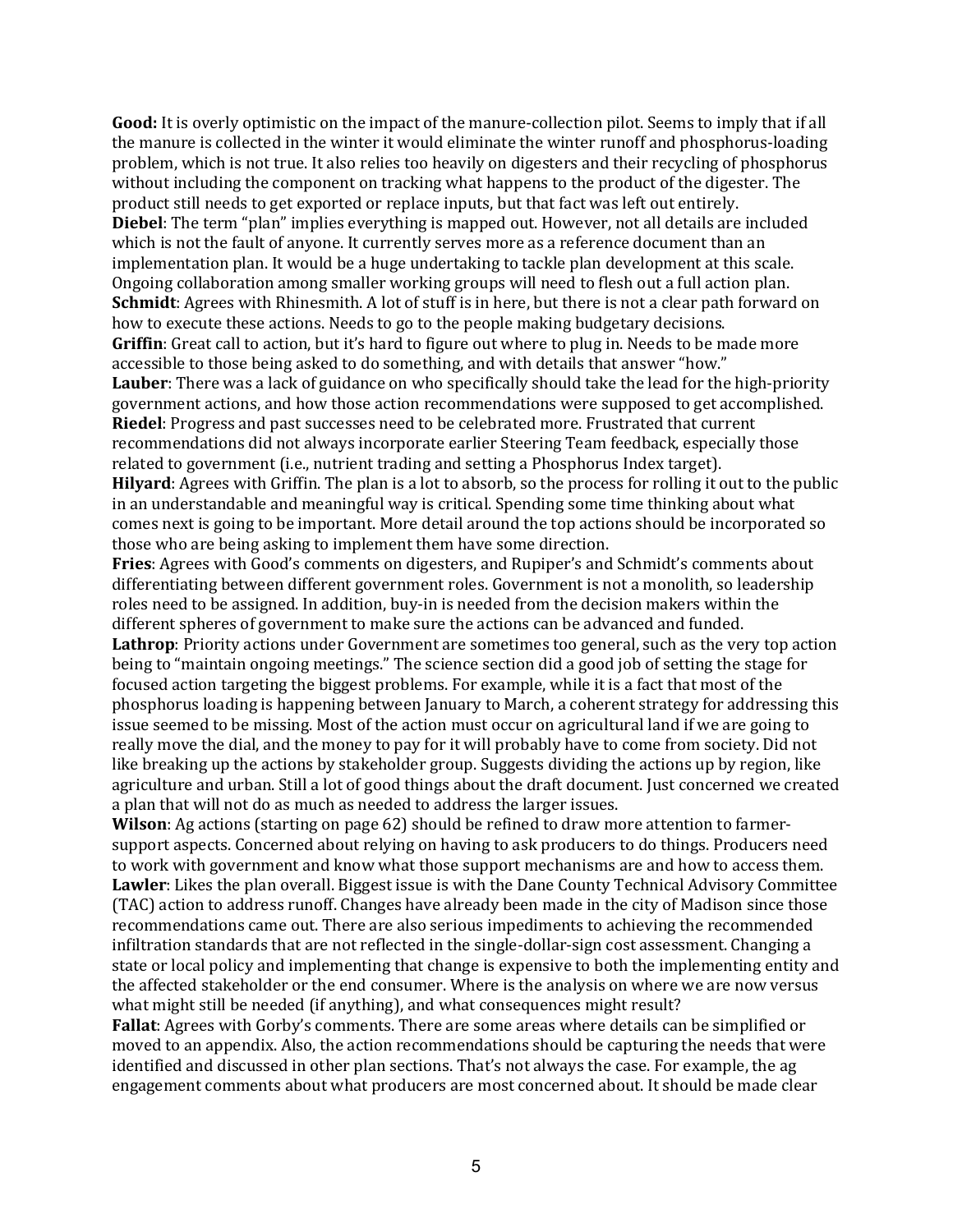how recommendations reflect those concerns. In addition, the government section is comparatively big and overwhelming.

**Minks**: Overall tone can still use some work. Some of the language still conveys an urban vs. rural dichotomy. The more we can show value to farmers by emphasizing soil health and other benefits, the more buy-in we will get.

Lake: Agrees with Riedel and Lawler. The plan, as currently written, overlooks or fails to recognize a lot of what is already happening in the watershed through groups such as MAMSWaP.

**Dearlove**: Ultimately, much of the plan's success will come down to how well we track and communicate our progress over time to the larger community. How will public know or understand what is happening if we haven't established updated guidance for how to measure and message overall progress, such as through a community dashboard? Discussions are ongoing with respect to this piece. The State of the Science chapter offers a good starting point and foundation for doing this, but it should be more prominently addressed and featured in the plan.

**Tye:** Agrees with Dearlove that it's hard to move forward without a method to track and report progress to the community. The public will care most about how the lakes are doing, and whether our collective work is making them cleaner and healthier. Also, wonders if we need to create a plan section or separate document that covers what has happened more specifically in the last decade, and that recognizes the good work of various groups and efforts. This would help memorialize the accomplishments and progress of partners who have been working on these issues. A few comments in Chat expressed support for the idea.

## **Next Steps & Close (James Tye)**

Feedback from Yahara Pride Farms: Initial feedback was obtained from Yahara Pride Farms on all the draft actions related to agriculture. Hepler, Minks, and Riedel were thanked for meeting with YPF leadership and asked to provide a summary. They reported going through all the Ag-related actions and getting a lot of good input from Jeff Endres and Laura Herschleb. None of the recommended actions presented any potential deal breakers. Most of the discussion was around tweaks and clarifications. It was noted that Endres and Herschleb seemed very engaged and eager to find ways to improve land-conservation efforts as willing partners.

Tye expressed appreciation for everyone's continued collaboration and good work. Special thanks were extended to the P-Loading Subgroup for its summary of the science and related guidance. The idea of summarizing and celebrating the positive progress that has happened over the last 10 years will be brought to the Executive Committee for further discussion and consideration.

Members were reminded to please fill out the online survey to provide additional feedback on the draft plan. Surveys should be completed before noon on Wednesday, November 17<sup>th</sup>. Clean Lakes Alliance will then summarize all the input so it can be discussed at the December  $1<sup>st</sup>$  meeting with SmithGroup. In the meantime, everyone should continue to update leadership in your organizations. Now is a great time to touch base and engage your coworkers and networks.

Tye concluded the meeting by once again reviewing the timeline of activities. A vote to recommend Executive Committee approval of plan with any agreed upon changes will be taken at the December meeting. Members were asked to put holds on their calendars for the morning of Friday, February  $11<sup>th</sup>$  for a celebratory wrap-up meeting. At that time, we will also discuss next steps related to the public rollout of the plan.

Meeting adjourned at 10:00 a.m. The Executive Committee will next meet at 10:10 a.m. The Steering Team will then reconvene on Friday, December 10<sup>th</sup> (8:30-10:00 a.m. on Zoom).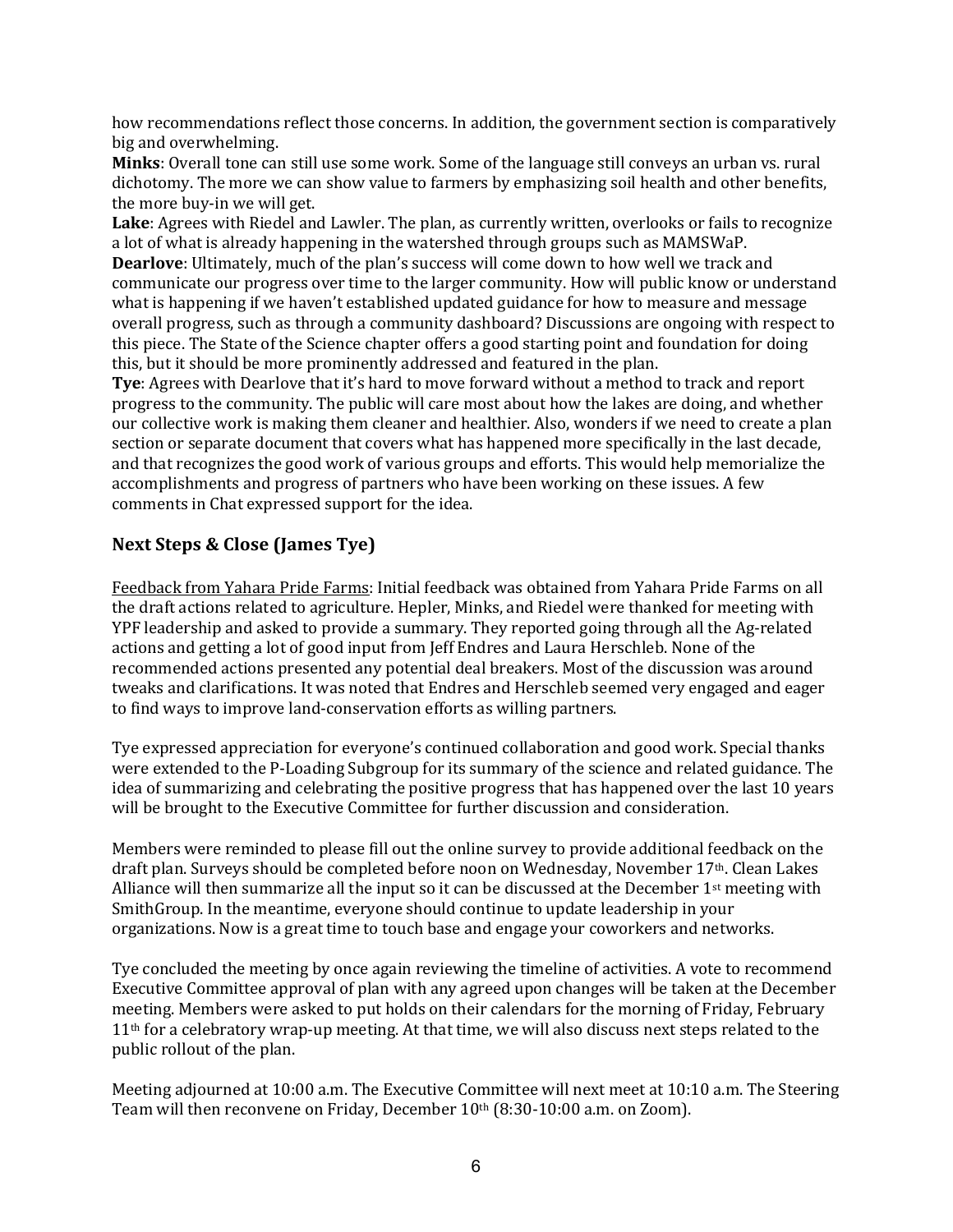# **SUMMARY NOTES Yahara CLEAN Compact Executive Committee Friday, November 12, 2021 10:10-11:10 a.m. Zoom Meeting**

Present: Paul Dearlove, Luke Wynn, Alison Lebwohl (facilitator), Coreen Fallat, Matt Diebel, Kyle Minks, Mark Riedel, Missy Nergard, Greg Fries, James Tye, Allison Elli, and Cassie Goodwin (at beginning)

## Anticipated Outcomes

- Observations on the plan -- based on the online survey results, your observations, and the Steering Team discussion
- Decision on whether the plan as drafted provides all needed deliverables; and actions/owners if it is not quite there
- Decision as needed on next steps for project close

# **Welcome and Check In (Chaired by James Tye)**

Meeting was convened at 10:10 a.m. The October 8<sup>th</sup> summary notes were unanimously approved as presented. This was followed by a review of today's agenda.

# **Plan Discussion**

#### Open Discussion with Cassie Goodwin (SmithGroup) **Goodwin:**

- Thought the Steering Team round robin was very productive and respectful, with everyone having the opportunity to speak to the two questions posed.
- Agreed with many of the comments and felt they were constructive. For example, the Government section being difficult to navigate and lacking specifics on who is doing what  $$ something SmithGroup recognizes and intends to address.
- It was concerning to hear the comments about the lack of follow through on some earlier feedback. She said she wanted to make sure those issues are remedied to everyone's satisfaction. It was acknowledged that the way this draft came together was probably more rushed than SmithGroup would have preferred.
- There have been ongoing conversations about what subsequent formats might look like for rolling this out to the public. It will be important for people to understand that this document will never serve every public-communication need.

## **Executive Committee Members:**

- It is important for the main plan itself to be as comprehensive and inclusive as possible. More public-friendly summary documents can then be produced as needed. Multiple levels of communication will be necessary for a successful public rollout.
	- $\circ$  Brochures and FAQ summaries can be used as tools for the public rollout. For example:

https://dnr.wisconsin.gov/sites/default/files/topic/Wastewater/WQT\_Factsheet\_4 32013.pdf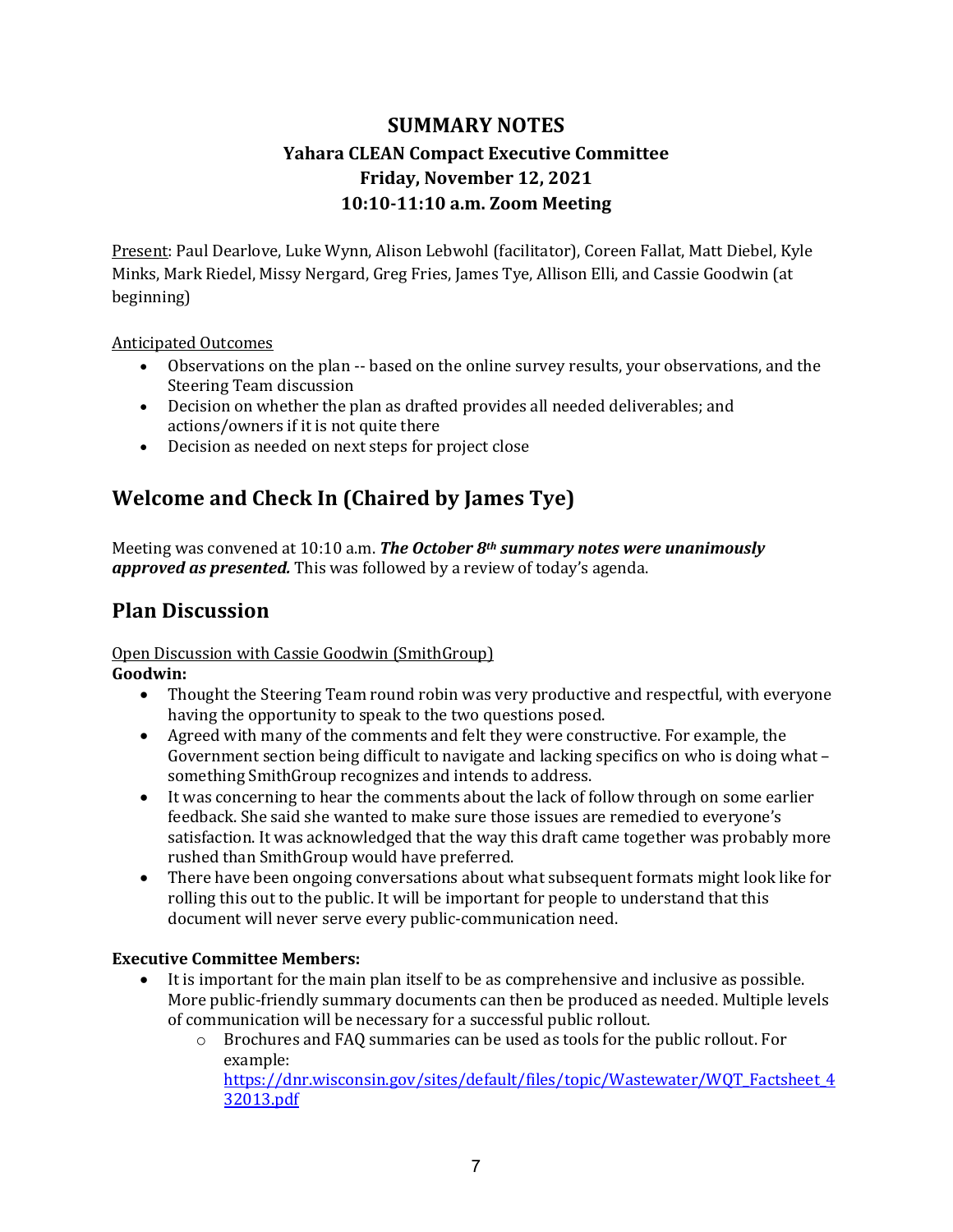- $\circ$  There may be things that SmithGroup can do now to help Compact members prepare for the eventual rollout. If SmithGroup has specific ideas or recommendations, those can be brought to the December 1<sup>st</sup> editing meeting. At that time, the Leadership Team will be reviewing the feedback from both today and the surveys so decisions can be made for how to address that input.
- There is so much that SmithGroup was trying to digest. It is to be expected that some more work would be needed to fine tune the draft plan. If there is a way that we can shape this in the limelight of all the progress that has been made, stakeholders will be more engaged and have greater buy-in.
	- $\circ$  The idea for highlighting accomplishments seems worth doing, and maybe in the form of an infographic. It would be beneficial for farmers to see these successes acknowledged.
- There will be a lot of feedback to go through and some level of prioritization will be necessary. Some follow-up actions related to changing or generating content may have to be deferred to others who are better positioned to generate that content.
- Agreement with many of the Steering Team comments, including the need to assign who is going to be doing what, particularly with respect to the government sector.

## Closed Discussion

PUNCH LIST: Clean Lakes Alliance will take the lead in gathering, organizing, and interpreting all the feedback and generating a punch list for SmithGroup. The punch list, to be shared with the Executive Committee, will give greatest priority to the significant issues that would be most critical to address to move forward. The list will be reviewed and discussed with SmithGroup as part of a three-hour, in-person meeting on December 1<sup>st</sup>. Dearlove, Tye, Riedel, Minks and Diebel will be in attendance, and other Executive Committee members are invited to participate if interested.

PLAN ACCEPTANCE: Proposed plan-acceptance language was reviewed and discussed. A vote of "acceptance" is intended to signify agreement that the body of work fairly represents the Compact's assessment of current conditions and what needs to happen to achieve cleaner lakes. It would not constitute an endorsement of any specific actions or commit a member organization to funding or executing specific action recommendations.

Depending on how the feedback and editing process goes, a vote may not be able to happen until January or February. The plan is to present a revised plan to the Steering Team by January 14<sup>th</sup> so a vote can be taken by the Steering Team and Executive Committee on February  $11<sup>th</sup>$ . Member groups will need as much time as possible to run the final document through their chains of command to get any necessary, high-level signoffs. Tye offered to provide a proposed rollout timeline with what to expect moving forward.

## **Decision:** Authorize Clean Lakes Alliance (Dearlove and Tye) to 1) gather and process draft *plan editing requests received from the Steering Team by the November 24<sup>th</sup> deadline; 2)* develop and submit a page-turn punch list of requested edits for Executive Committee approval *prior to the December 10<sup>th</sup> Compact meetings; and 3) forward the approved punch list to SmithGroup* with a deadline of producing a revised version of the plan by January 7<sup>th</sup>. **(Unanimously approved)**

NEXT STEPS (2022): Tye explained his intention of inviting Compact representation onto the Clean Lakes Alliance Community Board to support ongoing collaboration. Once the Compact's plan